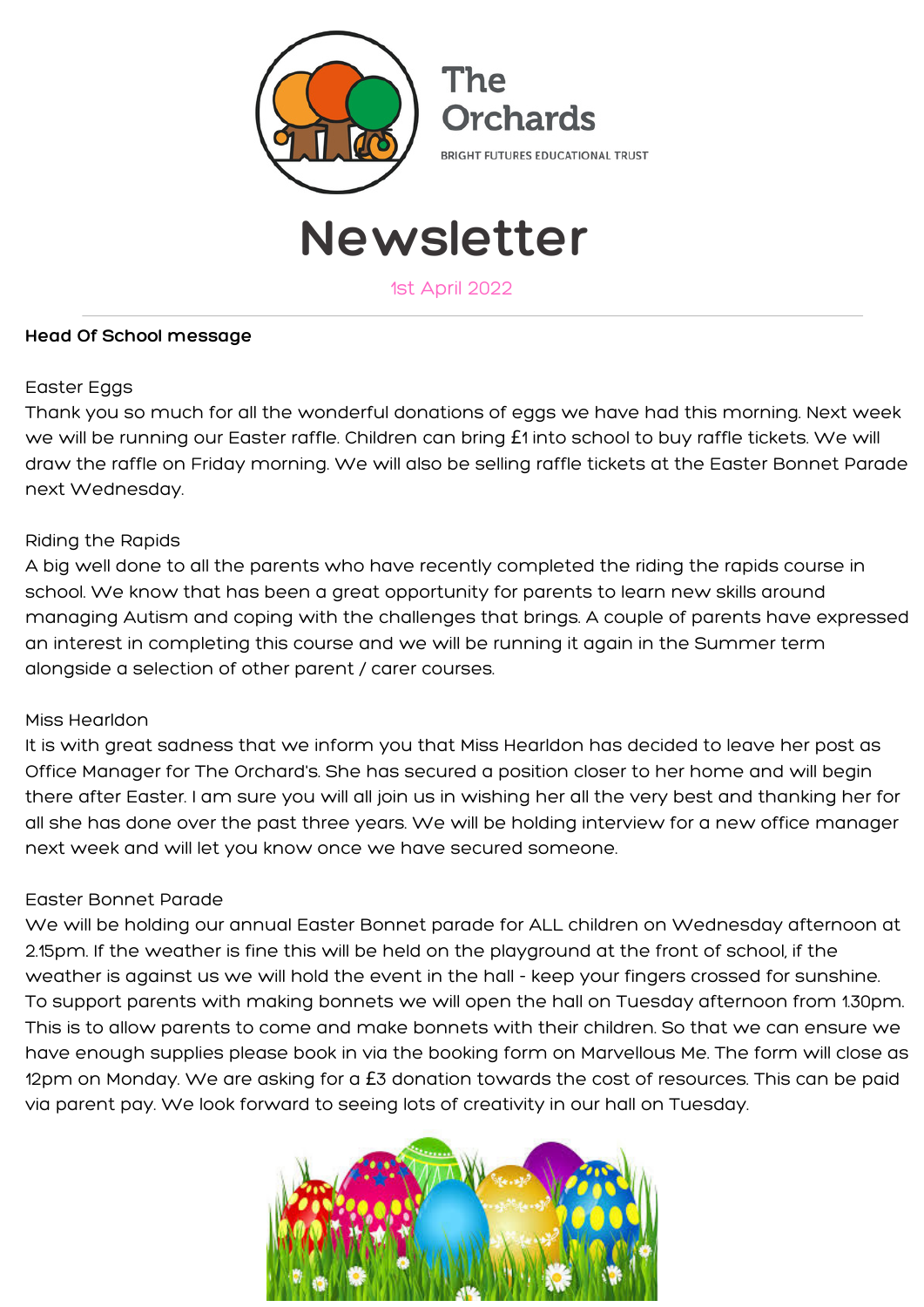#### Easter Activities

Please fine below a list of links to different family activities which are happening over Easter in Trafford. For ease these links have also been added to Marvellous Me.

- https://www.familiesonline.co.uk/local/trafford/in-theknow/things-to-do-in-trafford-over-the-easter-holidays
- [https://traffordpalazzo.co.uk/news/a-full-list-of-easter](https://traffordpalazzo.co.uk/news/a-full-list-of-easter-garden-activities-here-at-trafford-palazzo)garden-activities-here-at-trafford-palazzo



#### Stay and Play

Please find below advanced notice of stay and play sessions for next half term. Booking forms will come out nearer the time to allow parents to book in.

Woodland Pathway - 3rd May @1.30pm Meadows Pathway - 5th May @1.30pm Riverside & Hilltop Pathway - 10th May @1.30pm Brambles Pathway - 12th May @1.30pm

### **Diary Dates**

Please see below lots of upcoming dates for your diaries.

08/04/2022 - Dr Madi on site

- 08/04/2022 Last day before holidays
- 15/04/2022 Good Friday
- 17/04/2022 Easter Sunday

25/04/2022 - First day back from holidays